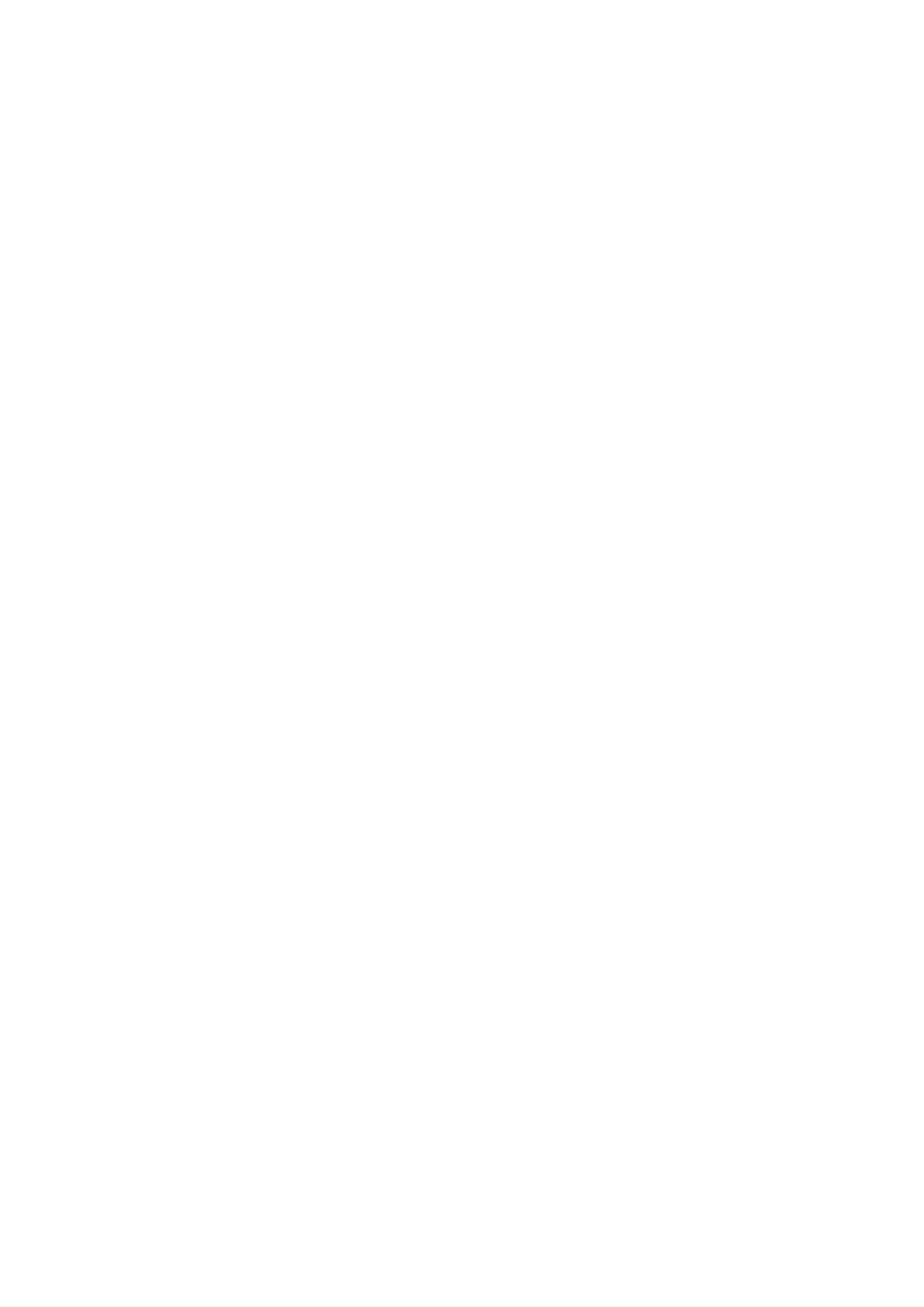

## **POLICY: COMPLYING WITH CORPORATE CRIMINAL OFFENCE RULES**

All reference to 'we', 'our' or 'us' in this Policy should be read as meaning Sandbourne Housing Association.

#### **1. Purpose and aim of the Policy**

- 1.1 Sandbourne Housing Association (Sandbourne) takes a zero-tolerance approach to any activity which facilitates criminal tax evasion.
- 1.2 The government believes that relevant bodies, of which Sandbourne is one, should be held criminally liable where they fail to prevent those who act for them, or on their behalf, from carrying out tax evasion of any kind. The law concerning the corporate offences of failure to prevent the criminal facilitation of tax evasion can be found in the Criminal Finances Act 2017 (the Act).
- 1.3 The purpose of this Policy is to:
- 1.3.1 Set out our responsibilities, and the responsibilities of those working for us, in observing and upholding our position on tax evasion.
- 1.3.2 Provide information and guidance to those working for us on how to recognise and deal with any suspected tax evasion issues.

#### **2. Statements**

- 2.1 Corporate criminal offences will be committed where a relevant body fails to prevent an associated person criminally facilitating the evasion of tax, and this will be the case whether the tax is owed in the UK or in a foreign country. For the offences to be committed it is not necessary that any tax actually be successfully evaded.
- 2.2 Sandbourne is a relevant body within the definitions covered by the Act.
- 2.3 Associated persons include employees, agents and those who provide services to Sandbourne.
- 2.4 If a relevant body can demonstrate that it has put in place a system of reasonable procedures that identifies and mitigates its tax evasion facilitation risks, then prosecution is unlikely as it will be able to raise a defence.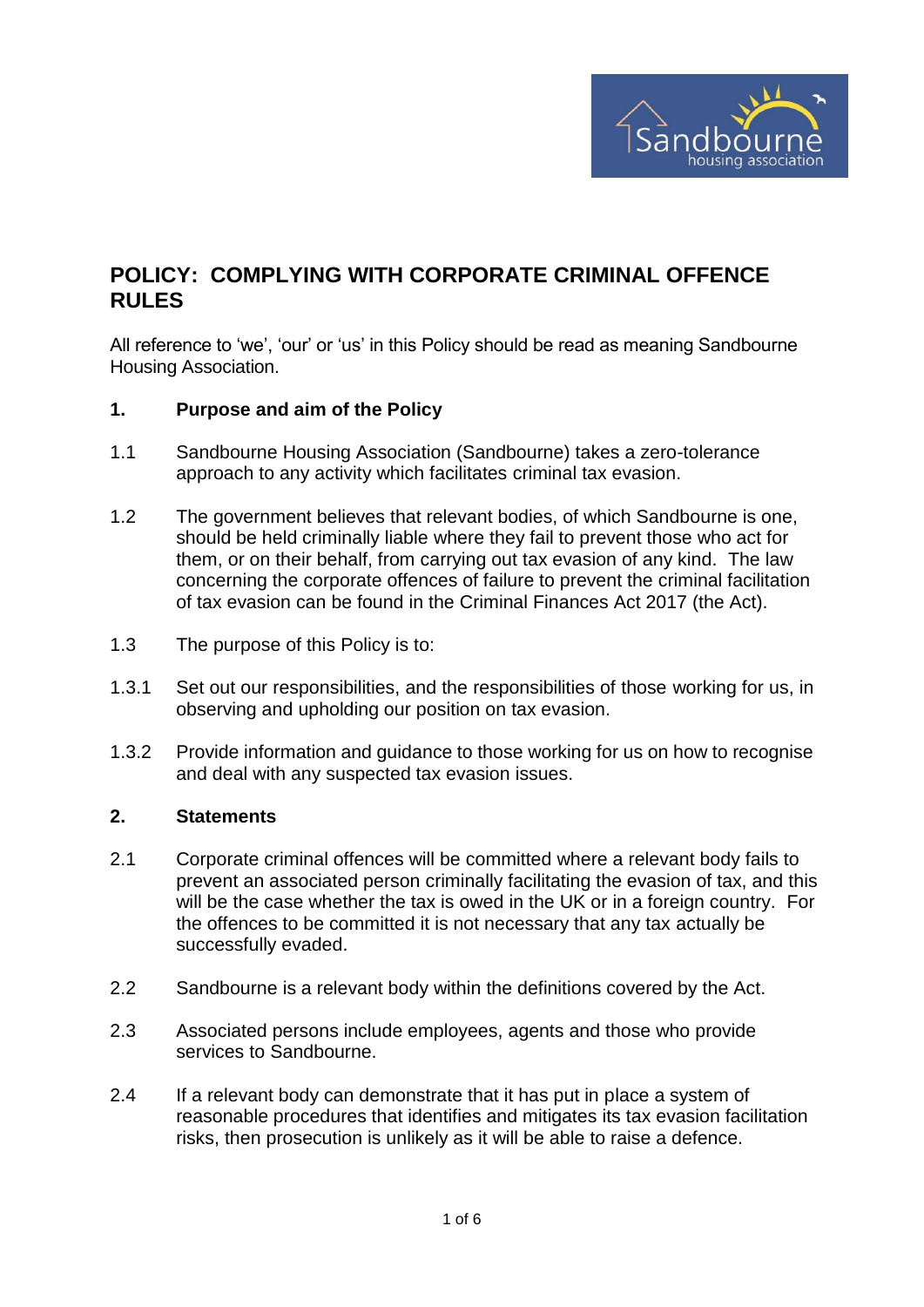## **3. When would a corporate criminal offence occur?**

3.1 There are three key steps which must exist for a corporate criminal offence to be prosecuted.

#### 3.1.1 Stage one

The attempted or actual criminal evasion of tax by a taxpayer (either an individual or a legal entity). This means any fraudulent activity that intends to divert funds from the public revenue.

#### 3.1.2 Stage two

The criminal facilitation of the tax evasion in stage one by a person acting in the capacity of an associated person of the relevant body (ie Sandbourne). This facilitation must have been carried out deliberately and dishonestly. If the associated person is only proved to have accidentally or negligently facilitated the tax evasion, then the new offence is not committed by the relevant body (Sandbourne).

#### 3.1.3 Stage three

The relevant body (Sandbourne) failed to prevent the facilitation of the tax evasion. If stages one and two are proved to have been committed, then Sandbourne's only defence would be that it had taken reasonable steps to prevent stage two.

3.2 Section 4 of this Policy sets out the reasonable steps which will need to be taken to minimise the risk of Sandbourne committing an offence under the Corporate Criminal Offence Rules.

#### **4. Reasonable steps**

- 4.1 Risk assessment
- 4.1.1 The Board will assess the likely nature and extent of Sandbourne's exposure to the risk of criminally facilitating tax evasion with any of its associated persons. This risk will be included in Sandbourne's Risk Register and reviewed at least annually.
- 4.1.2 The Senior Management Team will assess the likely risk in relation to all of Sandbourne's associated persons who provide a significant or material service to the Association. This risk will also be reviewed at least annually.
- 4.2 Reasonable procedures
- 4.2.1 Sandbourne will ensure that reasonable procedures are in place to minimise the risk of any person associated with it from criminally facilitating tax evasion. These reasonable procedures will be proportionate to the risks identified in 4.1.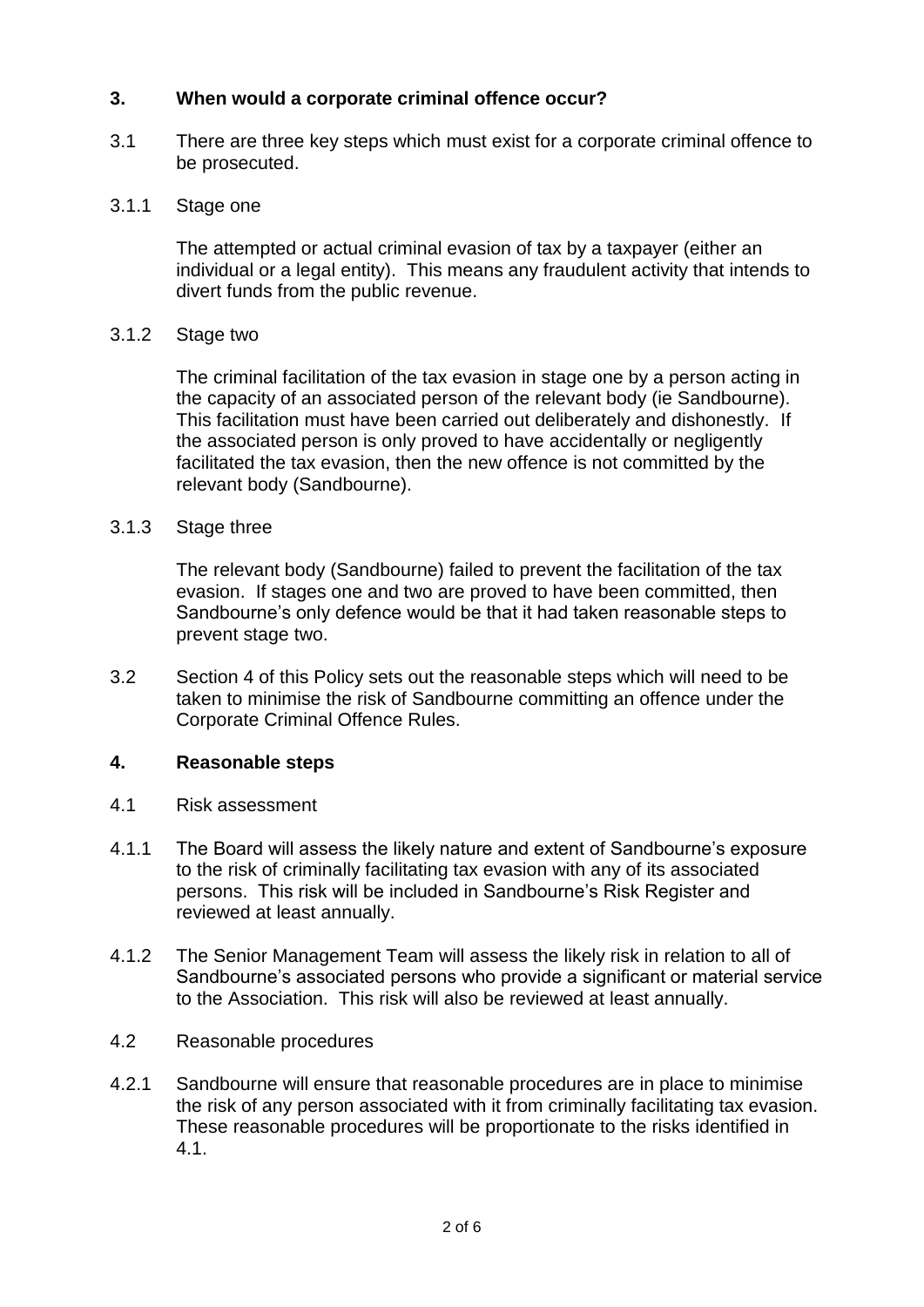- 4.2.2 Such procedures will include, but are not limited to:
	- Contract terms which require associated persons to act lawfully at all times and within any rules or guidelines set out by our Regulator.
	- Policies and Procedures which set out Sandbourne's principles, methods of working and payment authorisations and which are reviewed regularly. Training on these policies and procedures will be offered where appropriate.
	- Use of a range of contractors to prevent over-reliance on any one contractor and to enable work to be moved quickly and efficiently where there is any suspicion of fraud. This should also reduce opportunities for over-familiarity between contractors and staff.
	- Good payment terms to reduce the likelihood of fraudulent claims.
	- A commitment to good working standards and compliance with all relevant laws and safety guidance over price and speed of work. Sandbourne will still look for value for money in all its contracts but will recognise that this is not always provided by the cheapest or fastest job.
	- Clear guidelines for whistleblowing and assurance that all allegations will be treated fairly and without retribution.
- 4.3 Top level commitment
- 4.3.1 The Board and the senior management team are committed to ensuring that Sandbourne always works within the law and will have zero tolerance towards the criminal facilitation of any form of tax evasion. This applies to both Board and staff members of Sandbourne and to any contractors used by the Association.
- 4.3.2 Any Board or staff members found to have committed the offence would normally be subject to instant dismissal for gross misconduct.
- 4.3.3 Contractors who had been involved in tax evasion in any way would no longer be used by Sandbourne.
- 4.3.4 In all cases of suspected tax evasion or the facilitation of such tax evasion, Sandbourne reserves the right to report the matter to the relevant authorities including the Police and HMRC.
- 4.4 Due diligence
- 4.4.1 Sandbourne will assess the level of risk for all its associated persons and seek to apply the range of reasonable procedures accordingly.
- 4.4.2 The assessment of the risk level of each associated person will be reviewed at least annually and any changes will be reflected in the reasonable procedures applied to them.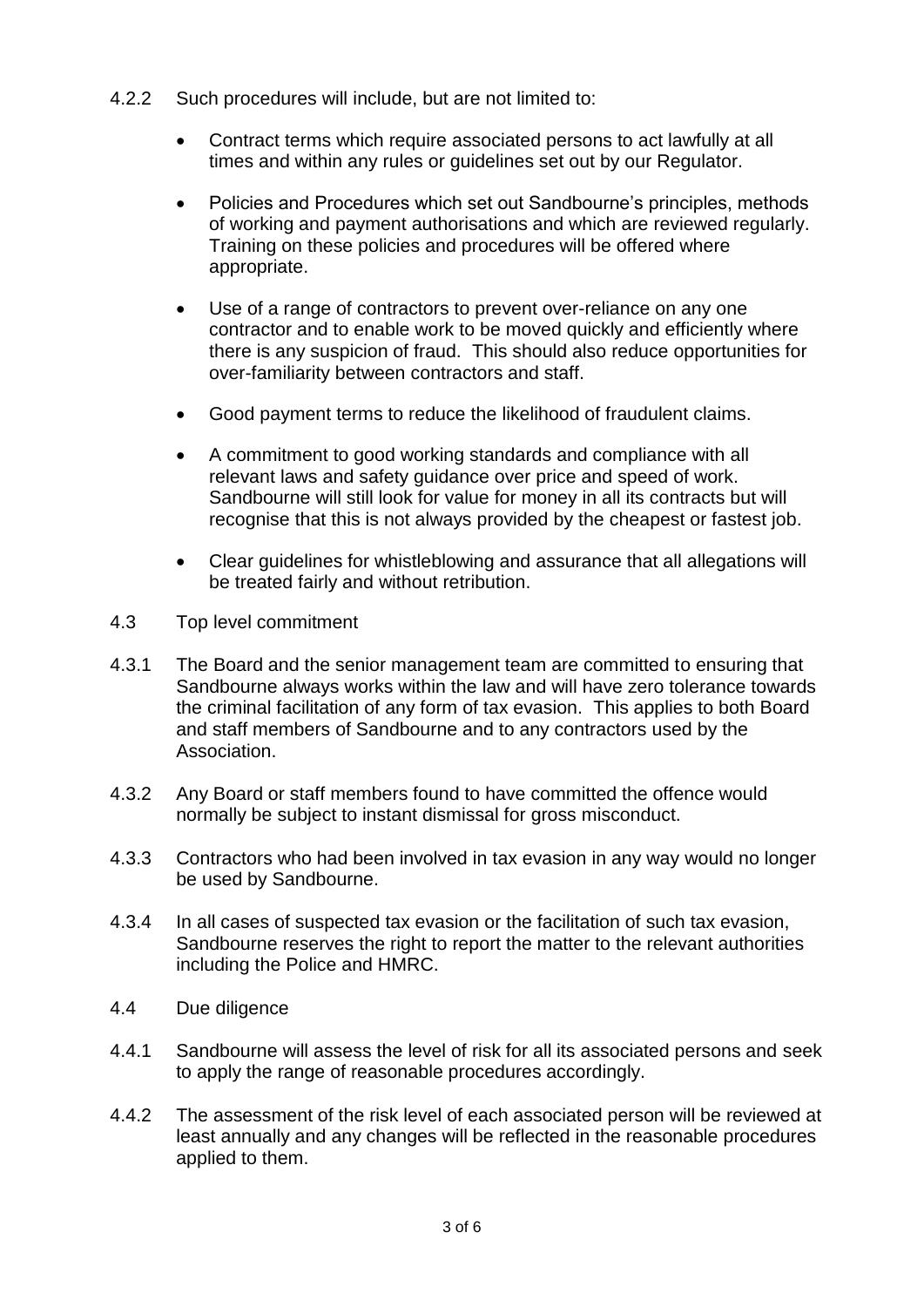- 4.5 Communication and training
- 4.5.1 The Senior Management Team will ensure that this Policy is adequately communicated to all Board and staff members.
- 4.5.2 Training on this Policy will be offered to those staff members deemed to be most impacted by it. Other staff and Board members may request training if they feel that they need it.
- 4.5.3 As soon as this policy is formally approved by the Board, all existing contractors, and any other associated persons who are assessed as being a risk, will be informed in writing of Sandbourne's commitment to prevent tax evasion of any kind and of the implications if we believe that any of them are committing such fraud. This communication will also be made to all new contractors as part of the introduction procedure.
- 4.6 Monitoring and review
- 4.6.1 The principles of this Policy will be reviewed by the Board at least once every three years.
- 4.6.2 They will also be reviewed if any offence of criminally facilitating tax evasion is identified or suspected.

#### **5. Risk Assessment Guidelines**

- 5.1 The Risk Assessment of the nature and extent of Sandbourne's exposure to the risk of associated persons engaging in activity to criminally facilitate tax evasion will cover the following areas at least.
- 5.1.1 Identification of all the key stakeholders and associated persons.
- 5.1.2 Identification of the key risks faced by Sandbourne, particularly focussing on the potential opportunities, motives or means of any associated persons.
- 5.1.3 Assessment of the likelihood of any of those risks arising and their impact on the business. The scoring of these risks will follow the same pattern as the Risk Register.
- 5.1.4 Once the key risk areas have been identified, document Sandbourne's existing procedures which would mitigate the risks and determine whether further procedures, controls and/or investigations will be required in higher risk areas.
- 5.1.5 Document all findings and the outcome of all procedures, controls and investigations.
- 5.2 Risk assessments should be reviewed at least annually and always in the following circumstances:
	- When new associated persons are appointed.
	- When Sandbourne changes the role or the contracted work of any associated person.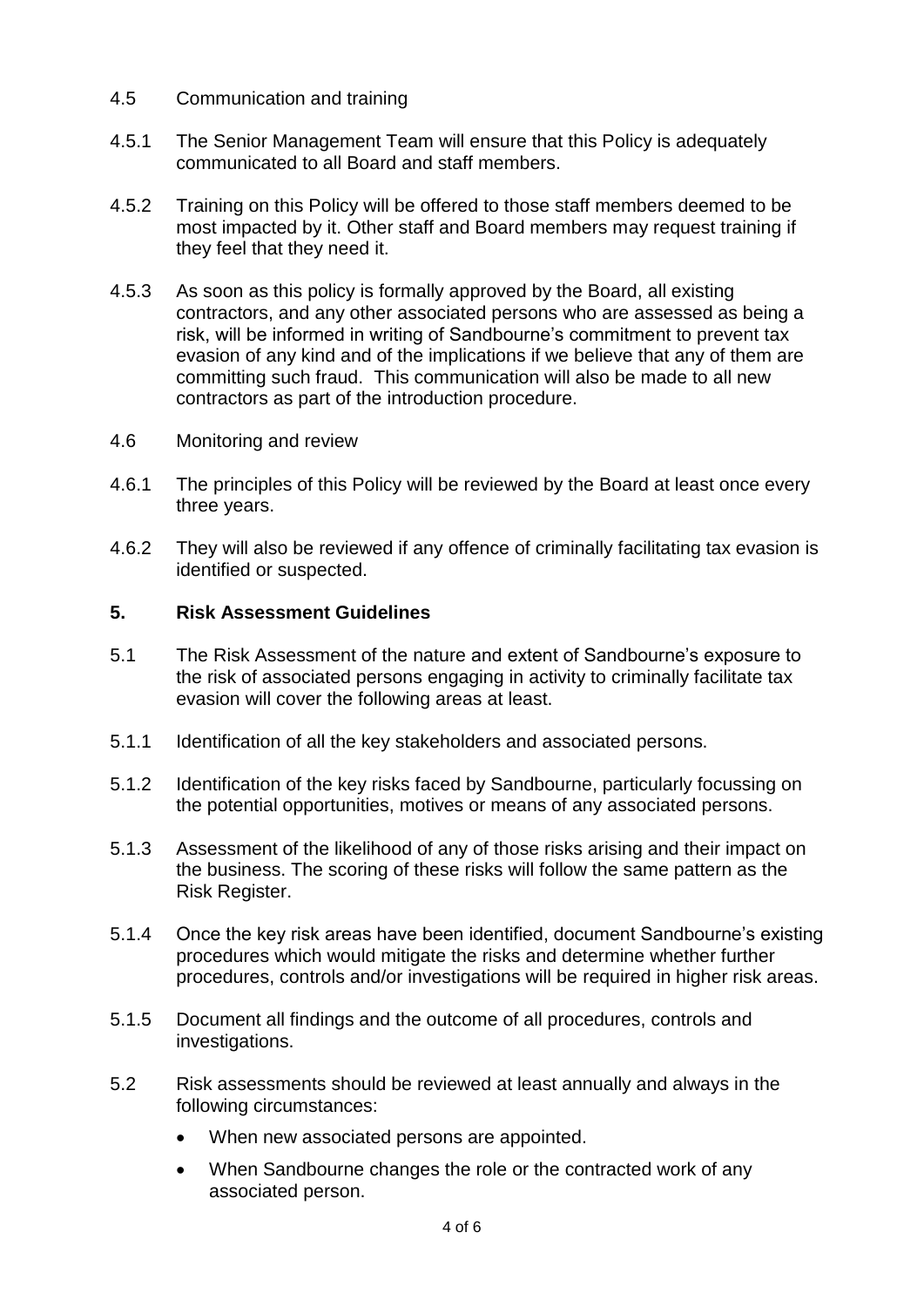- When an associated person is suspected of any kind of fraud.
- When there is a significant change in the circumstances of an associated person.
- When there is a significant change in tax legislation.

### **6. Guidance for smaller entities**

- 6.1 HM Revenue & Customs recognises that this new legislation could place a heavy burden on smaller businesses. In its guidance on the subject it suggests the following reasonable prevention procedures for lower risk smaller entities.
- 6.1.1 Identify any staff who refuse to take leave and do not allow anyone else to review their files or who are overtly defensive over client relationships. Also any staff who will not allow others to carry out their work or share information with others.
- 6.1.2 Ensure that Internal Audit and senior management routinely and randomly review work and records on a regular basis.
- 6.1.3 Ensure that all staff and Board members are aware that Sandbourne will not tolerate any illegal activities including tax evasion or the facilitation of tax evasion. This may be demonstrated by a prominent message from the Board.
- 6.1.4 Include terms in contracts with all staff, Board members and contractors requiring them not to engage in facilitating tax evasion and to report any concerns immediately.
- 6.1.5 Provide regular training for staff and Board members on preventing the facilitation of tax evasion. This may form part of wider training on complying with the legal and regulatory requirements of the business.
- 6.1.6 Have clear reporting procedures for whistleblowing of suspected facilitation of tax evasion offences and ensure that all staff and Board members are aware of these.
- 6.1.7 Ensure that the pay structure for staff and the payment arrangements for contractors encourage reporting and discourage pursuing profit to the point of condoning tax evasion.
- 6.1.8 Have regular reviews of the effectiveness of prevention procedures and refine them where necessary.
- 6.1.9 Monitor and enforce compliance with prevention procedures on a regular basis.